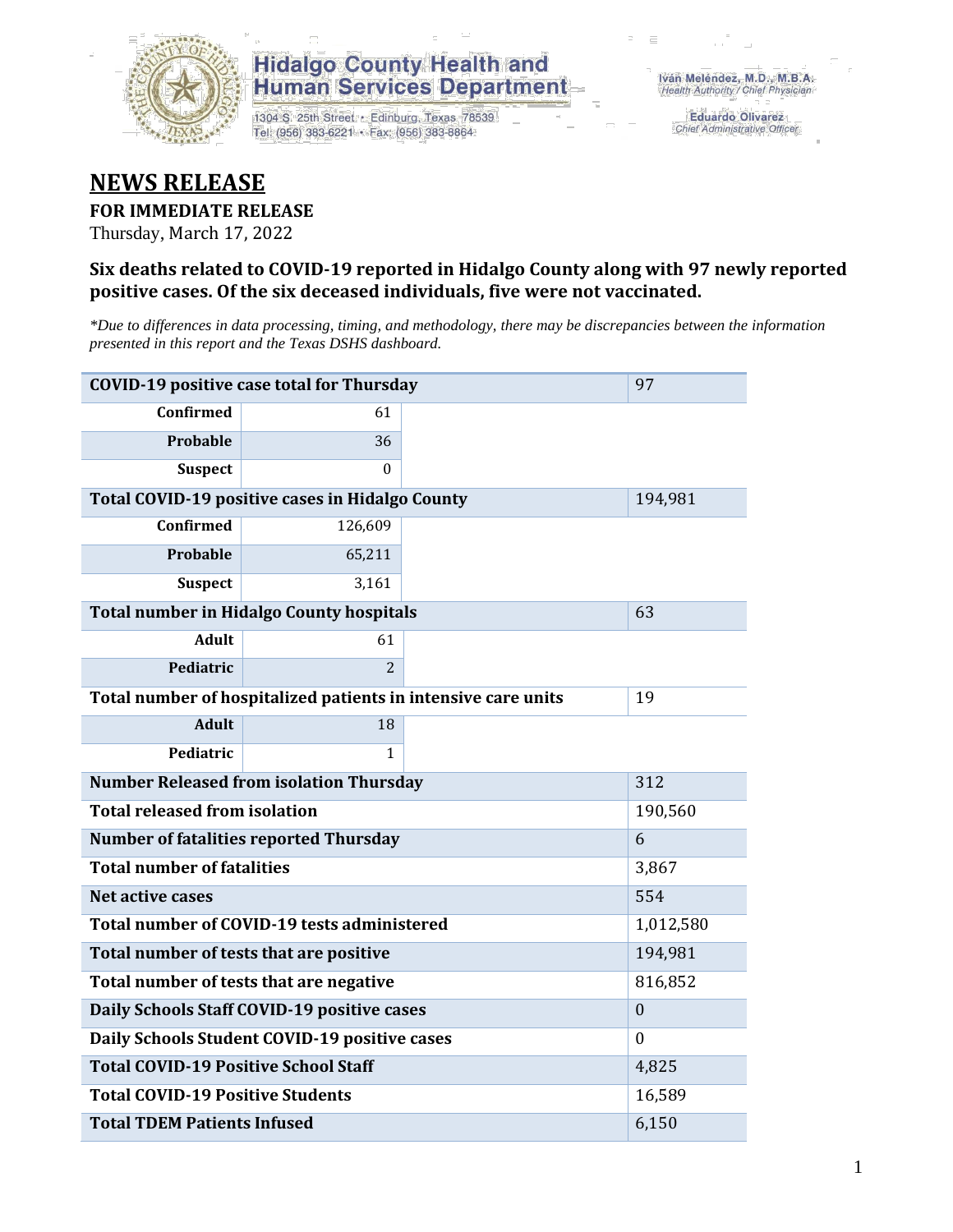

### **Hidalgo County Health and Human Services Department**

1304 S. 25th Street · Edinburg, Texas 78539 Tel: (956) 383-6221 · Fax: (956) 383-8864

Iván Meléndez, M.D., M.B.A. Health Authority / Chief Physician

> **Eduardo Olivarez** Chief Administrative Officer

*Hidalgo County uses the case status definition provided by the Texas Department of State Health Service's 2020 Epi Case Criteria Guide revised November 2020.*

- *1. Confirmed: A person who has tested positive through a molecular or PCR (oral or nasal swabs) test that looks for the presence of the virus's genetic material.*
- *2. Probable: A person who meets presumptive laboratory evidence through detection of COVID-19 by antigen test in a respiratory specimen.*
- *3. Suspect: A person who meets supported laboratory evidence through detection of specific antibodies in serum, plasma, whole body, and no prior history of being confirmed or probable case.*

*For more information of case status definition for COVID-19, please refer to:*

<https://www.dshs.state.tx.us/IDCU/investigation/epi-case-criteria-guide/2020-Epi-Case-Criteria-Guide.pdf>

| Case Dieakuowii by Age Group: |                        |  |  |  |  |
|-------------------------------|------------------------|--|--|--|--|
| <b>Age Range</b>              | <b>Number of Cases</b> |  |  |  |  |
| $0 - 11$                      | 7                      |  |  |  |  |
| 12-19                         | 6                      |  |  |  |  |
| 20s                           | 16                     |  |  |  |  |
| 30s                           | 15                     |  |  |  |  |
| 40s                           | 12                     |  |  |  |  |
| 50s                           | 12                     |  |  |  |  |
| 60s                           | 13                     |  |  |  |  |
| $70+$                         | 16                     |  |  |  |  |
| Total:                        | 97                     |  |  |  |  |
|                               |                        |  |  |  |  |

Case Breakdown by Age Group: The deaths include:

| <b>Age Range</b> |       | <b>Gender</b> | <b>City</b> |  |
|------------------|-------|---------------|-------------|--|
| $\mathbf{1}$     | 40s   | Female        | Donna       |  |
| $\mathbf{2}$     | 70+   | Female        | Edinburg    |  |
| 3                | $70+$ | Male          | Edinburg    |  |
| 4                | 70+   | Female        | McAllen     |  |
| 5                | 30s   | Male          | Mission     |  |
| 6                | 40s   | Female        | Mission     |  |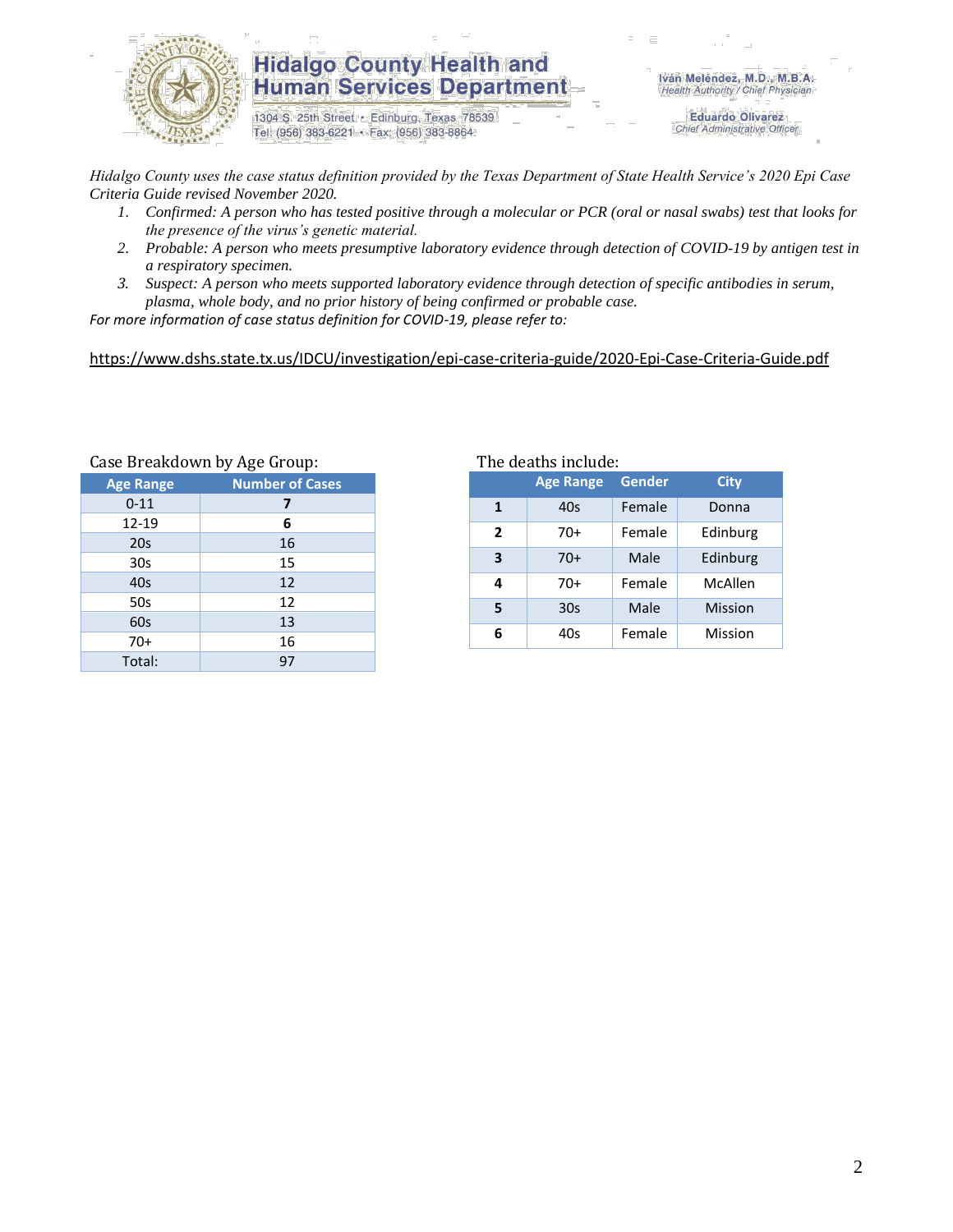

# **Hidalgo County Health and<br>Human Services Department**

1304 S. 25th Street • Edinburg, Texas 78539<br>Tel: (956) 383-6221 • Fax: (956) 383-8864

Eduardo Olivarez<br>Chief Administrative Officer

#### Thursday, March 17, 2022 positive cases include:

|                         | <b>Age Range</b> | <b>Gender</b> | <b>City</b> |    | <b>Age Range</b> | Gender    | <b>City</b> |
|-------------------------|------------------|---------------|-------------|----|------------------|-----------|-------------|
| $\mathbf{1}$            | 20s              | M             | Alamo       | 50 | 20s              | M         | Mission     |
| $\mathbf{2}$            | 30s              | F             | Alamo       | 51 | 20s              | M         | Mission     |
| 3                       | $70+$            | F             | Alamo       | 52 | 20s              | M         | Mission     |
| 4                       | $70+$            | F             | Alamo       | 53 | 30 <sub>s</sub>  | M         | Mission     |
| 5                       | 20s              | M             | Donna       | 54 | 30s              | F         | Mission     |
| 6                       | 30 <sub>s</sub>  | F             | Donna       | 55 | 30 <sub>s</sub>  | M         | Mission     |
| $\overline{\mathbf{z}}$ | $70+$            | F             | Donna       | 56 | 30s              | M         | Mission     |
| 8                       | $70+$            | M             | Donna       | 57 | 30 <sub>s</sub>  | M         | Mission     |
| 9                       | 20s              | F             | Edinburg    | 58 | 30s              | F         | Mission     |
| 10                      | 30 <sub>s</sub>  | F             | Edinburg    | 59 | 30 <sub>s</sub>  | F         | Mission     |
| 11                      | 40s              | F             | Edinburg    | 60 | 30s              | M         | Mission     |
| 12                      | 60s              | F             | Edinburg    | 61 | 40s              | F         | Mission     |
| 13                      | 60s              | F             | Edinburg    | 62 | 40s              | F         | Mission     |
| 14                      | $70+$            | F             | Edinburg    | 63 | 50s              | F         | Mission     |
| 15                      | $70+$            | F             | Edinburg    | 64 | 50s              | F         | Mission     |
| 16                      | $0 - 19$         | F             | Hidalgo     | 65 | 50s              | F         | Mission     |
| 17                      | 60s              | M             | Hidalgo     | 66 | 60s              | F         | Mission     |
| 18                      | $0 - 19$         | M             | McAllen     | 67 | 60s              | F         | Mission     |
| 19                      | 20s              | F             | McAllen     | 68 | $70+$            | F         | Mission     |
| 20                      | 20s              | M             | McAllen     | 69 | $70+$            | M         | Mission     |
| 21                      | 20s              | F             | McAllen     | 70 | $70+$            | ${\sf M}$ | Mission     |
| 22                      | 20s              | F             | McAllen     | 71 | $0 - 19$         | F         | Pharr       |
| 23                      | 20s              | F             | McAllen     | 72 | $0 - 19$         | M         | Pharr       |
| 24                      | 30s              | F             | McAllen     | 73 | 60s              | F         | Pharr       |
| 25                      | 30 <sub>s</sub>  | M             | McAllen     | 74 | $70+$            | M         | Pharr       |
| 26                      | 40s              | M             | McAllen     | 75 | $0 - 19$         | M         | San Juan    |
| 27                      | 40s              | M             | McAllen     | 76 | 20s              | F         | San Juan    |
| 28                      | 40s              | М             | McAllen     | 77 | 40s              | F.        | San Juan    |
| 29                      | 40s              | F             | McAllen     | 78 | 40s              | ${\sf M}$ | San Juan    |
| 30                      | 50s              | F             | McAllen     | 79 | 60s              | M         | San Juan    |
| 31                      | 50s              | F             | McAllen     | 80 | 60s              | M         | San Juan    |
| 32                      | 50s              | F             | McAllen     | 81 | $70+$            | F         | San Juan    |
| 33                      | 50s              | F             | McAllen     | 82 | $0 - 19$         | M         | Undisclosed |
| 34                      | 50s              | F             | McAllen     | 83 | $0 - 19$         | F         | Undisclosed |
| 35                      | 60s              | F             | McAllen     | 84 | 20s              | F         | Undisclosed |
| 36                      | $70+$            | M             | McAllen     | 85 | 40s              | M         | Undisclosed |